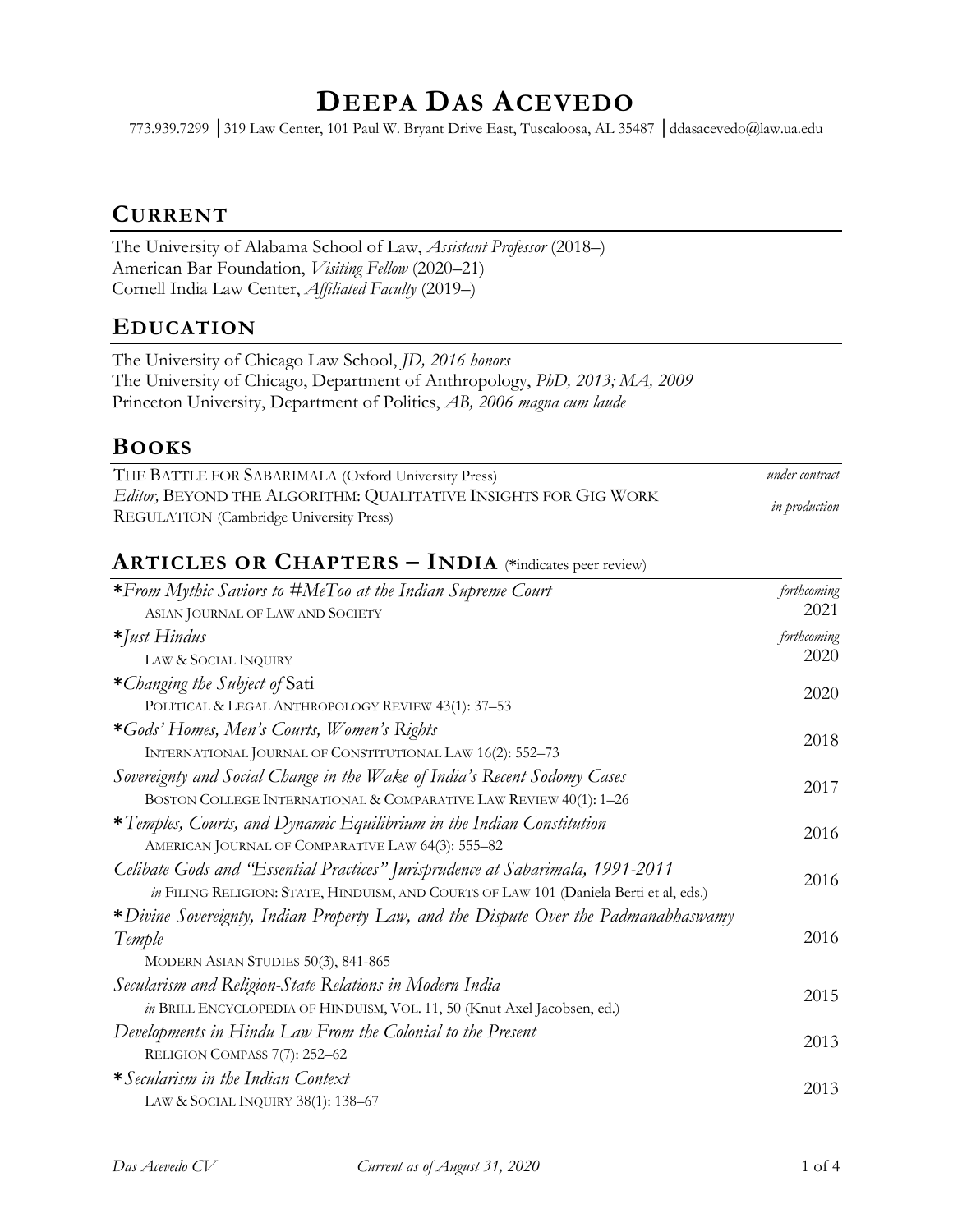## **ARTICLES OR CHAPTERS – EMPLOYMENT** (**\***indicates peer review)

| Essentializing Labor Before, During, and After the Coronavirus Pandemic                  | forthcoming |
|------------------------------------------------------------------------------------------|-------------|
| ARIZONA STATE LAW JOURNAL                                                                | 2021        |
| Data Deficits in Municipal Rideshare Collaborations                                      |             |
| ST. LOUIS UNIVERSITY LAW JOURNAL 63(1): 69-92 (invited)                                  | 2019        |
| Unbundling Freedom in the Sharing Economy                                                |             |
| SOUTHERN CALIFORNIA LAW REVIEW 91(5) 793-838                                             | 2018        |
| • Featured on Larry Solum's Legal Theory blog                                            |             |
| Invisible Bosses for Invisible Workers, or Why the Sharing Economy is Actually Minimally |             |
| Disruptive                                                                               | 2018        |
| UNIVERSITY OF CHICAGO LEGAL FORUM 2017: 35-61 (invited)                                  |             |
| * Regulating Employment Relationships in the Sharing Economy                             | 2016        |
| EMPLOYEE RIGHTS & EMPLOYMENT POLICY JOURNAL 20(2): 1-35                                  |             |
| Addressing the Retirement Crisis With Shadow $401(k)$ s                                  |             |
| 92 NOTRE DAME LAW REVIEW ONLINE 92: 38-54                                                | 2016        |
| • Alvin D. Lurie Memorial Award, 2016, American College of Employee Benefits Counsel     |             |

## **SHORT PUBLICATIONS**

| 2020             |
|------------------|
|                  |
| 2020             |
|                  |
| 2020             |
|                  |
| 2020             |
|                  |
| July-Aug. $2019$ |
|                  |
| 2019             |
|                  |
|                  |

## **MEDIA PUBLICATIONS**

| The Unique Goals and Challenges of Indian Secularism     | Jan. 29, 2020 |
|----------------------------------------------------------|---------------|
| THE HINDUSTAN TIMES_(invited)                            |               |
| The Battle for Sabarimala                                | Apr. 4, 2019  |
| FOREIGN AFFAIRS (invited)                                |               |
| Pause for Thought: Supreme Court's Verdict on Sabarimala | Oct. 27, 2018 |
| ECONOMIC & POLITICAL WEEKLY 53(43): 12-15 (invited)      |               |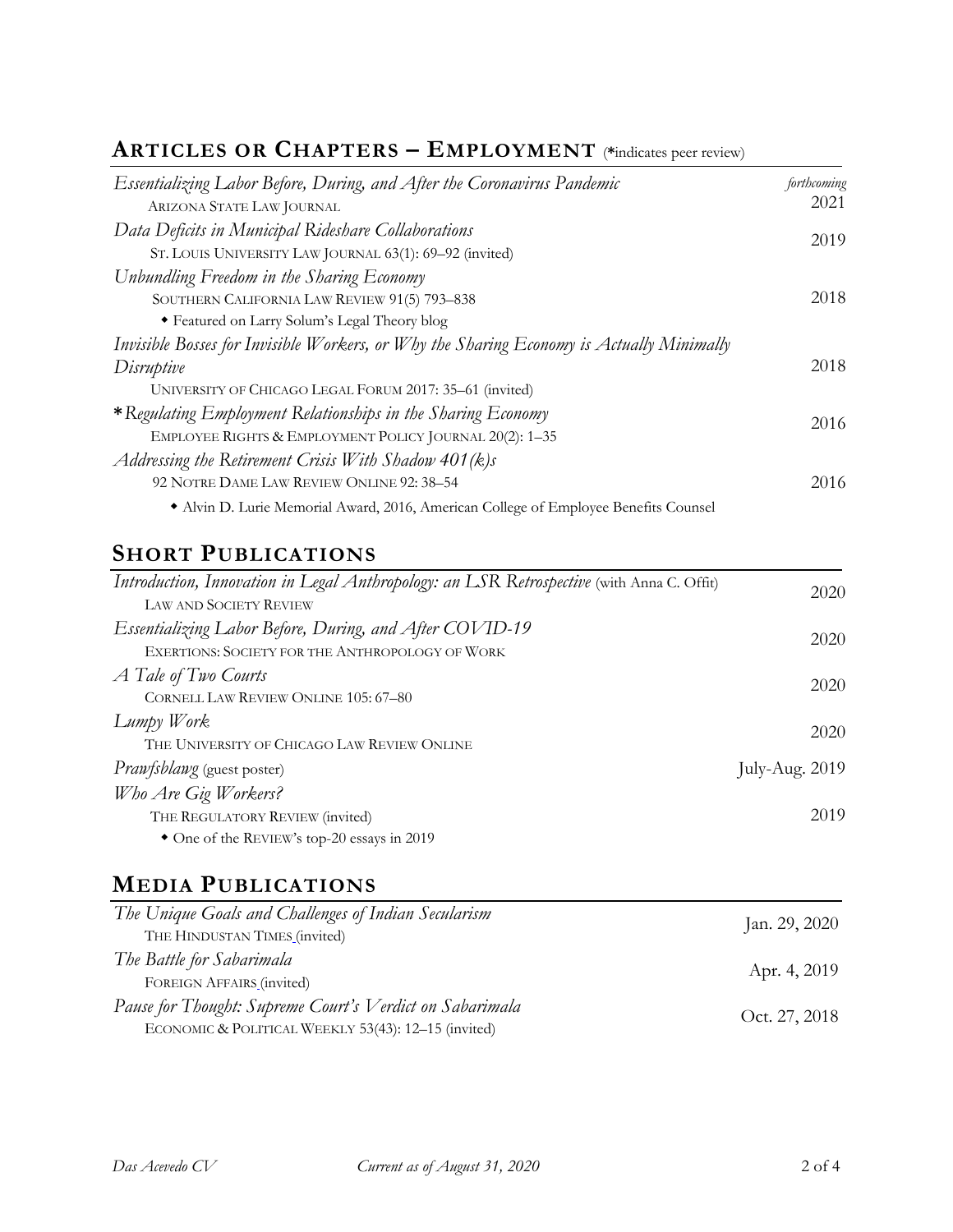# **WORKS IN PROGRESS**

| Originalism as Cultural Translation                                | in draft       |
|--------------------------------------------------------------------|----------------|
| • Selected for the 2020 Stanford/Harvard/Yale Junior Faculty Forum |                |
| Ethnography and the Legal Imagination                              | in draft       |
| Transformative Temple Entry Jurisprudence?                         | in preparation |
| Working Around Moral Crumple Zones                                 | in preparation |

## **RESEARCH OR WRITING GRANTS**

| Luce/ACLS Program in Religion, Journalism, and International Affairs                                              | 2020-21     |
|-------------------------------------------------------------------------------------------------------------------|-------------|
| <b>American Council of Learned Societies</b>                                                                      |             |
| Senior Fellowship (5 months)                                                                                      | 2020-21     |
| M.S. Merian-R. Tagore International Centre of Advanced Studies                                                    |             |
| Franklin Research Grant                                                                                           | 2019-20     |
| American Philosophical Society                                                                                    |             |
| Research Grants Committee Small Grant                                                                             | 2019-21     |
| University of Alabama                                                                                             |             |
| Social Sciences Dissertation-Year Fellowship                                                                      |             |
| Mellon Foundation                                                                                                 | 2012-13     |
| $*$ This grant required me to relinquish all other grants for $AY2012$ -13, including the three immediately below |             |
| Martin Marty Center Junior Fellowship                                                                             | 2012-13     |
| UChicago, Divinity School                                                                                         |             |
| Dissertation Fellowship                                                                                           |             |
| UChicago, Committee on Southern Asian Studies                                                                     | 2012-13     |
| Graduate Fellowship                                                                                               | 2012        |
| UChicago, Nicholson Center for British Studies                                                                    |             |
| Dissertation Fellowship                                                                                           |             |
| UChicago, Committee on Southern Asian Studies                                                                     | 2011        |
| International Dissertation Research Fellowship                                                                    | $2010 - 11$ |
| Social Science Research Council                                                                                   |             |
| Doctoral Student Research Fellowship                                                                              | $2010 - 11$ |
| Shastri Indo-Canadian Institute (declined)                                                                        |             |
| Graduate Aid Initiative Award                                                                                     | $2007 - 12$ |
| <b>UChicago</b> , Social Sciences Division                                                                        |             |

## **ACADEMIC APPOINTMENTS**

| <i>Visiting Fellow</i> , Centre for Policy Research (New Delhi) | Summer 2019 |
|-----------------------------------------------------------------|-------------|
| <i>Sharswood Fellow</i> , Penn Law                              | $2016 - 18$ |
| <i>Starr Prize Lecturer</i> , UChicago, Anthropology            | 2012        |
| <i>Lecturer</i> , UChicago, College                             | $2010 - 12$ |
| <i>Teaching Assistant</i> , UChicago, College; UChicago, CSRPC  | $2008 - 10$ |

## **OTHER EMPLOYMENT**

| <i>Summer Associate</i> , Gibson, Dunn & Crutcher (Los Angeles)   | 2015        |
|-------------------------------------------------------------------|-------------|
| <i>Summer Associate</i> , Reed Smith (Chicago)                    | 2014, '15   |
| <i>Student Ombudsperson</i> , The University of Chicago (Chicago) | $2014 - 16$ |